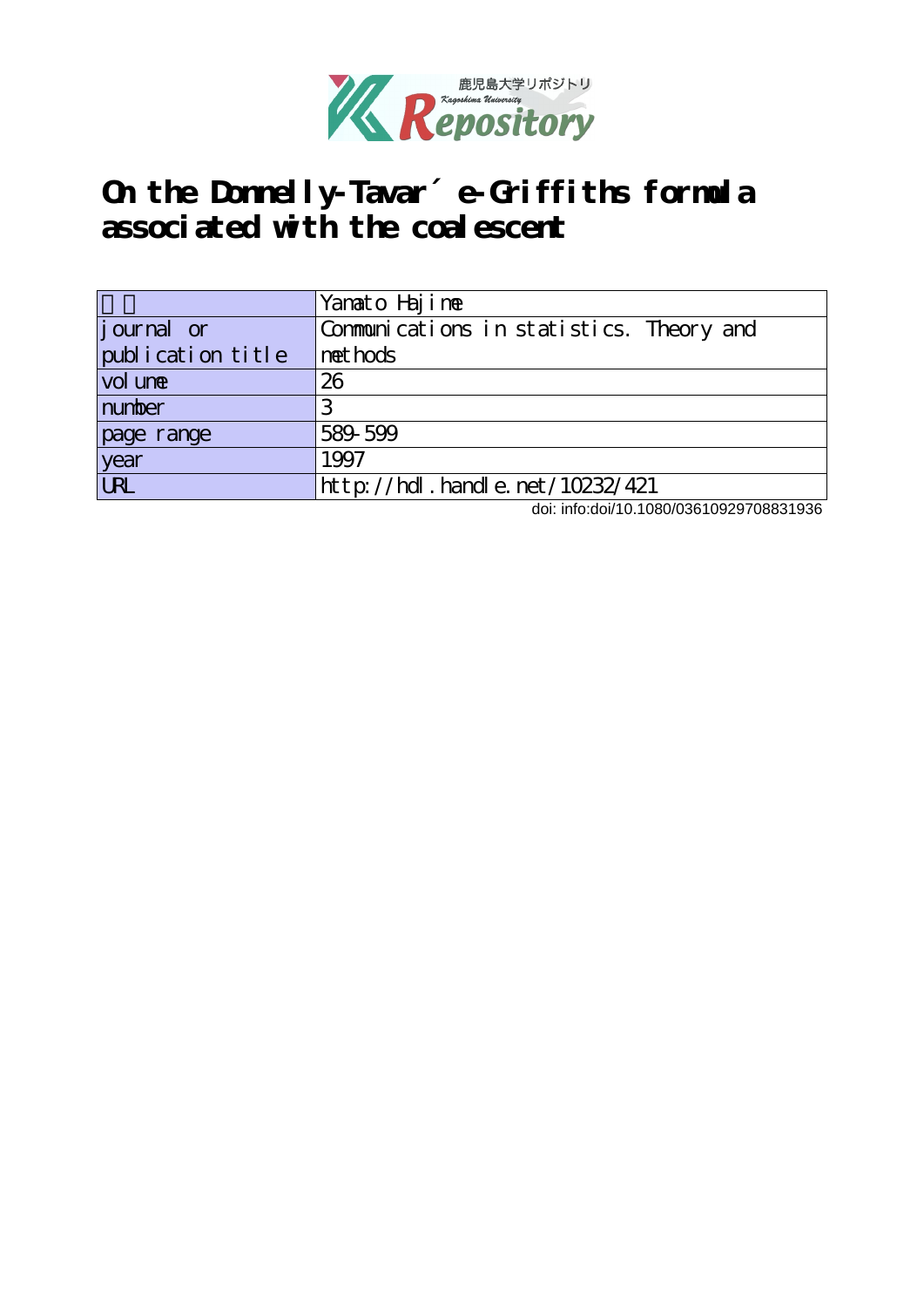# **On the Donnelly-Tavar´e-Griffiths formula associated with the coalescent**

|                   | Yanato Hajime                            |
|-------------------|------------------------------------------|
| journal or        | Communications in statistics. Theory and |
| publication title | net hods.                                |
| vol une           | 26                                       |
| number            |                                          |
|                   | 589-599                                  |
| page range        | http://hdl.handle.net/10232/00006218     |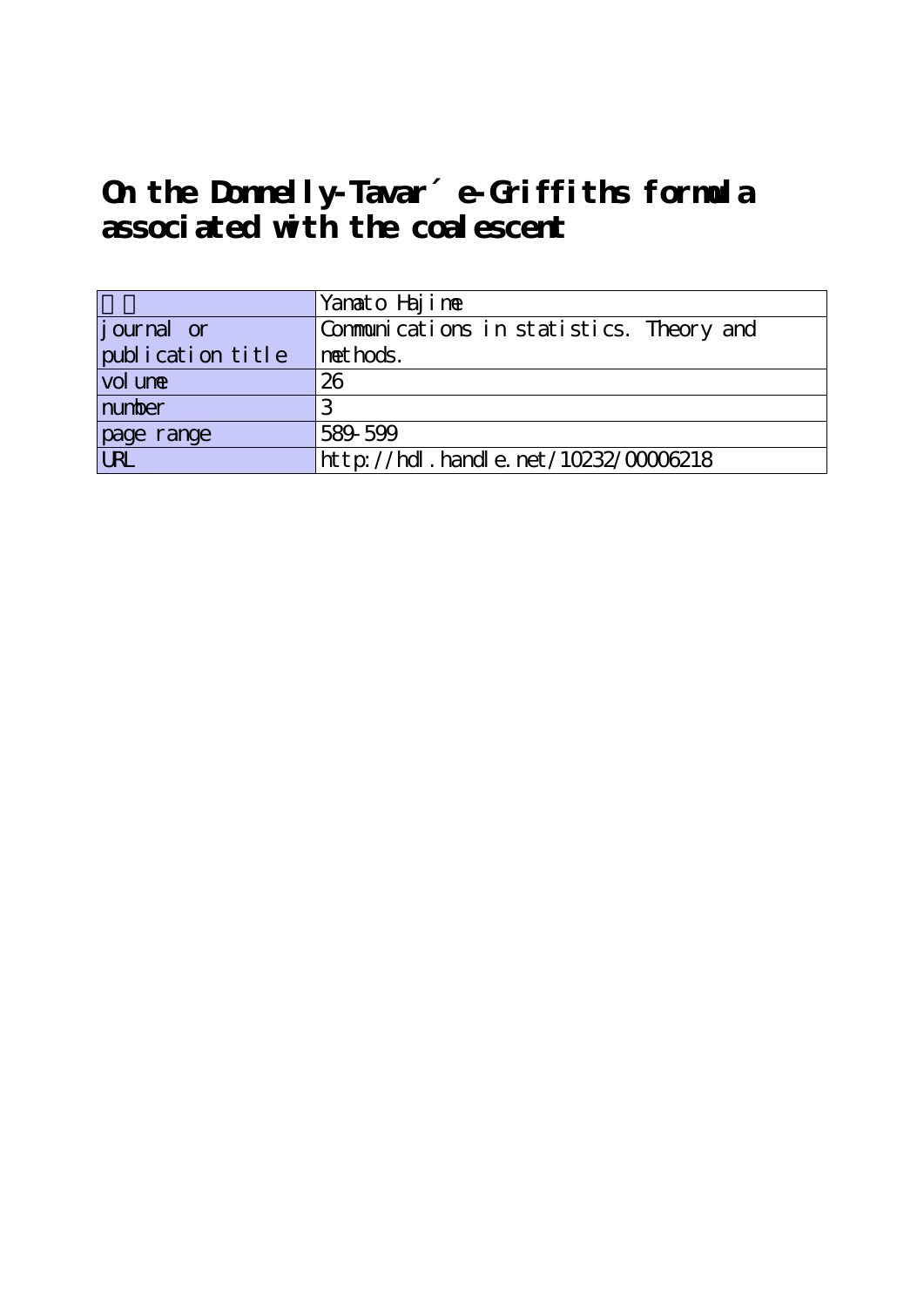# **ON THE DONNELLY-TAVARE-GRIFFITHS ´ FORMULA ASSOCIATED WITH THE COALESCENT**

Hajime Yamato

Dept of Math, Fac of Sci, Kagoshima University, Kagoshima 890, Japan

*Key Words and Phrases: Random partition; Waring distribution; Yule distribution*

# **ABSTRACT**

We evaluate the moments of the Donnelly-Tavaré-Griffiths formula appearing in the  $n$ -coalescent with mutation, which characterizes this formula. The formula is also characterized by using Waring distribution and Yule distribution. The asymptotic distributions of the related statistics are obtained as  $n$  tends to infinity.

## **1. INTRODUCTION**

Let  $\mathcal{C}_n$  denote the set of all ordered partitions of a positive integer  $n$ , that is,

$$
\mathcal{C}_n = \{ (c_1, ..., c_k) : 1 \le k \le n, c_i > 0 \ (i = 1, ..., k) \text{ and } c_1 + \cdots + c_k = n \}.
$$

The Donnelly-Tavaré-Griffiths formula is a probability distribution of random ordered partition  $C_n = (C_{n1}, ..., C_{nk})$  on  $C_n$  defined by

(1) 
$$
P(C_n = (c_1, ..., c_k)) = \frac{\alpha^k}{\alpha^{[n]}} \cdot \frac{n!}{c_k(c_k + c_{k-1}) \cdots (c_k + c_{k-1} + \cdots + c_1)},
$$

where  $\alpha$  is a positive constant,  $1 \leq k \leq n$ ,  $(c_1, ..., c_k) \in C_n$  and  $\alpha^{[n]} = \alpha(\alpha+1) \cdots (\alpha+n-1)$ . This distribution was named Donnelly-Tavaré-Griffiths formula by Ewens (1990), based on the paper by Donnelly and Tavaré (1986) and an unpublished note by Griffiths. Joyce and Tavaré (1987) derive this distribution using the linear birth process with immigration. The distribution can be derived as the distribution of frequencies of order statistics from GEM distribution (Donnelly and Tavaré (1991)). Considering the frequencies of the sample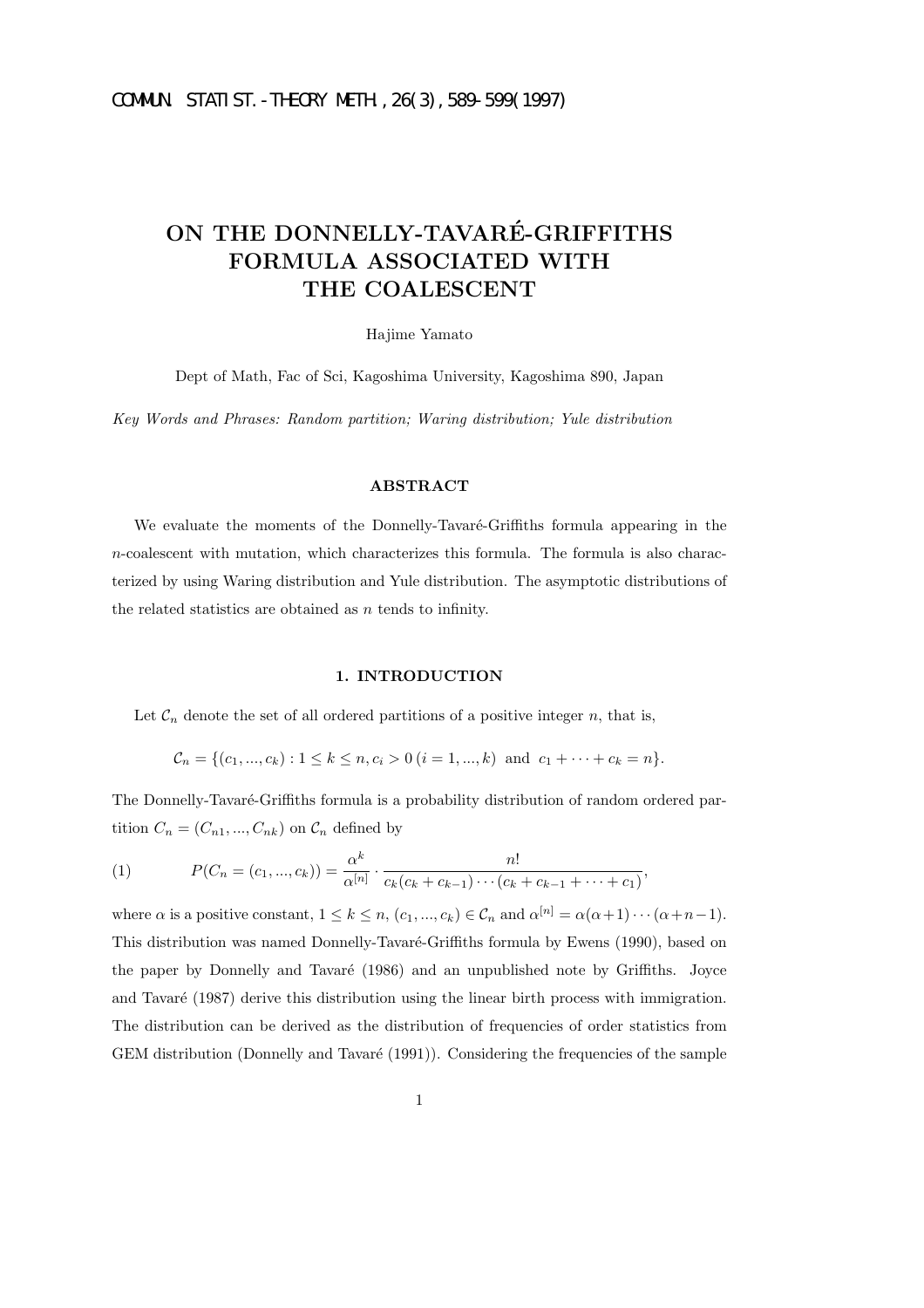associated with the order of appearance of the sample from an infinite random proportions, it has the distribution (1) if and only if the size-biased permutation of the infinite random proportions has the GEM distribution (Donnelly (1986) and Sibuya and Yamato  $(1995)$ ). The distribution  $(1)$  can also be derived by using urn models. One is a Pólya-like urn (Hoppe(1984) or Sibuya and Yamato(1995)). The random clustering process in Sibuya (1993) is equivalent to this model. Another model is an urn with a continuum of colors (Blackwell and MacQueen (1973) or Yamato (1993)). Pitman's Chinese restaurant process gives also the distribution  $(1)$  (see, for example, Donnelly and Tavaré  $(1990)$ ). Many properties of the Donnelly-Tavaré-Griffiths formula are derived, concerning with the distribution given by (1) (see, for example, Hoppe (1987) or Ewens (1990)).

For the *n*-coalescent with mutation, we denote by  $D_{n_1}$  the number of individuals of new equivalence class with the youngest allelic type, by  $D_{nj}$  the one with the j-th youngest allelic type  $(j = 1, 2, ...)$  and by  $D_{nk}$  the one with the oldest allelic type. Then the random ordered partition  $D_n = (D_{n1},...,D_{nk})$  on  $\mathcal{C}_n$  has the probability distribution given by

(2) 
$$
P(D_n = (d_1, ..., d_k)) = \frac{\alpha^k}{\alpha^{[n]}} \cdot \frac{n!}{d_1(d_1 + d_2) \cdots (d_1 + d_2 + \cdots + d_k)},
$$

where  $(d_1, ..., d_k) \in C_n$  (see Donnelly and Tavaré(1986)). Ethier (1990) derives this distribution using a diffusion model. For  $D_n = (D_{n1}, ..., D_{nk})$ , its rearrangement  $D_n = (D_{nk}, ..., D_{n1})$ in a reverse order has the probability given by (1). Distinguishing between the distributions given by  $(1)$  and  $(2)$ , we shall call the distribution given by  $(2)$  Donnelly-Tavaré-Griffiths II formula and abbreviate it DTG II $(n, \alpha)$ . The purpose of this paper is to show properties of DTG II, which is different from the properties of the Donnelly-Tavaré-Griffiths formula given by (1).

In Section 2 we evaluate the moments, which characterize DTG II. In section 3, we state Waring distribution, Yule distribution and the related distributions, which appear in Section 4. In Section 4, we give the marginal distribution of  $D_n$  using a simple pure birth chain instead of the distribution (2) itself. Then we give the conditional distribution of  $D_{n,r}$  given  $D_{n1},...,D_{n,r-1}$  for  $r=1,...,n-1$ . These conditional distributions and the marginal distribution of D*n*<sup>1</sup> are described using Waring distribution and Yule distribution, respectively. The asymptotic distributions as  $n \to \infty$  of  $D_{n1},..., D_{nr}$  with r fixed and their sum are also given.

#### **2. MOMENTS**

For any random ordered partition  $D_n$  of a positive integer n, we have the following.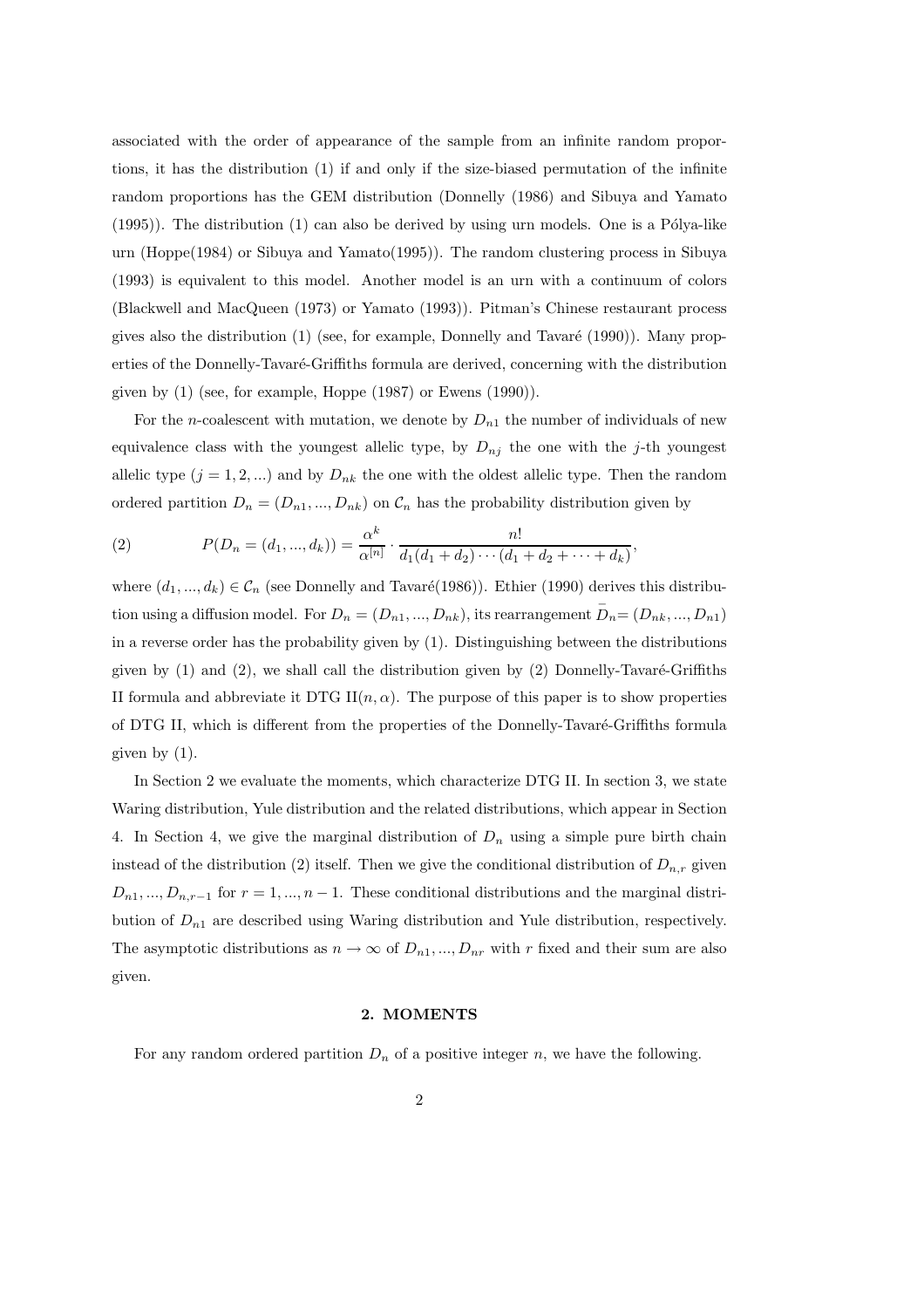**Proposition 1** *Any random ordered partition* D*<sup>n</sup> of a positive integer* n *satisfies*

(3)  

$$
E[\prod_{j=1}^{t} (D_{n1} + D_{n2} + \dots + D_{nj})(D_{nj} - 1)^{(r_j - 1)}]
$$

$$
= \prod_{j=1}^{t} [(r_j - 1)!(r_1 + \dots + r_j)]P(D_n = (r_1, ..., r_t))
$$

*for*  $(r_1, ..., r_t) \in C_n$ , *where*  $x^{(r)} = x(x - 1) \cdots (x - r + 1)$  *and*  $x^{(0)} = 1$ *.* 

**Proof**. We have

$$
E[\prod_{j=1}^{t} (D_{n1} + D_{n2} + \cdots + D_{nj})(D_{nj} - 1)^{(r_j - 1)}]
$$
  
= 
$$
\sum_{j=1}^{t} \prod_{j=1}^{t} [(d_1 + \cdots + d_j)(d_j - 1)^{(r_j - 1)}] P(D_n = (d_1, ..., d_l)),
$$

where the summation  $\sum_1$  is taken over all  $(d_1, ..., d_l)$  belonging to  $C_n$ . It must be  $d_j \ge r_j$ for  $(d_j - 1)^{(r_j - 1)} \neq 0$ . Since  $d_1 + \cdots + d_l = n = r_1 + \cdots + r_t$ , we have  $l = t$  and  $d_j = r_j$ ,  $j = 1, ..., t$ . Thus we have the relation (3).  $\Box$ 

By Proposition 1, we get the following characterization of DTG II.

**Proposition 2** *A random ordered partition*  $D_n$  *of a positive integer n has* DTG II(*n,*  $\alpha$ ) *if and only if the moments of* D*<sup>n</sup> satisfies*

$$
E[\prod_{j=1}^{t} (D_{n1} + D_{n2} + \cdots + D_{nj})(D_{nj} - 1)^{(r_j - 1)}] = \frac{\alpha^t}{\alpha^{[n]}} n! \prod_{j=1}^{t} (r_j - 1)!
$$

*for*  $(r_1, ..., r_t) \in C_n$ .

#### **3. WARING DISTRIBUTIONS**

We shall state Waring distribution, Yule distribution and their grouped distributions for the next section. The Waring distribution is the probability distribution of the random variable  $W$  taking on the values  $0, 1, 2, \ldots$  such that

$$
P(W = x) = (c - a) \frac{a^{[x]}}{c^{[x+1]}}, \quad x = 0, 1, 2, ...,
$$

where c, a are positive constants such that  $c > a$ . We shall denote this Waring distribution by Wa $(c, a)$ . Its mean and variance are  $E(W) = a/(c - a - 1)$  if  $c - a > 1$  and  $Var(W) =$  $a(c-a)(c-1)/[(c-a-1)^2(c-a-2)]$  if  $c-a>2$ , respectively. It holds that  $P(W \geq$  $f(x) = a^{[x]}/c^{[x]}, \quad x = 0, 1, 2, ...$  The Waring distribution with  $a = 1$  is Yule distribution shifted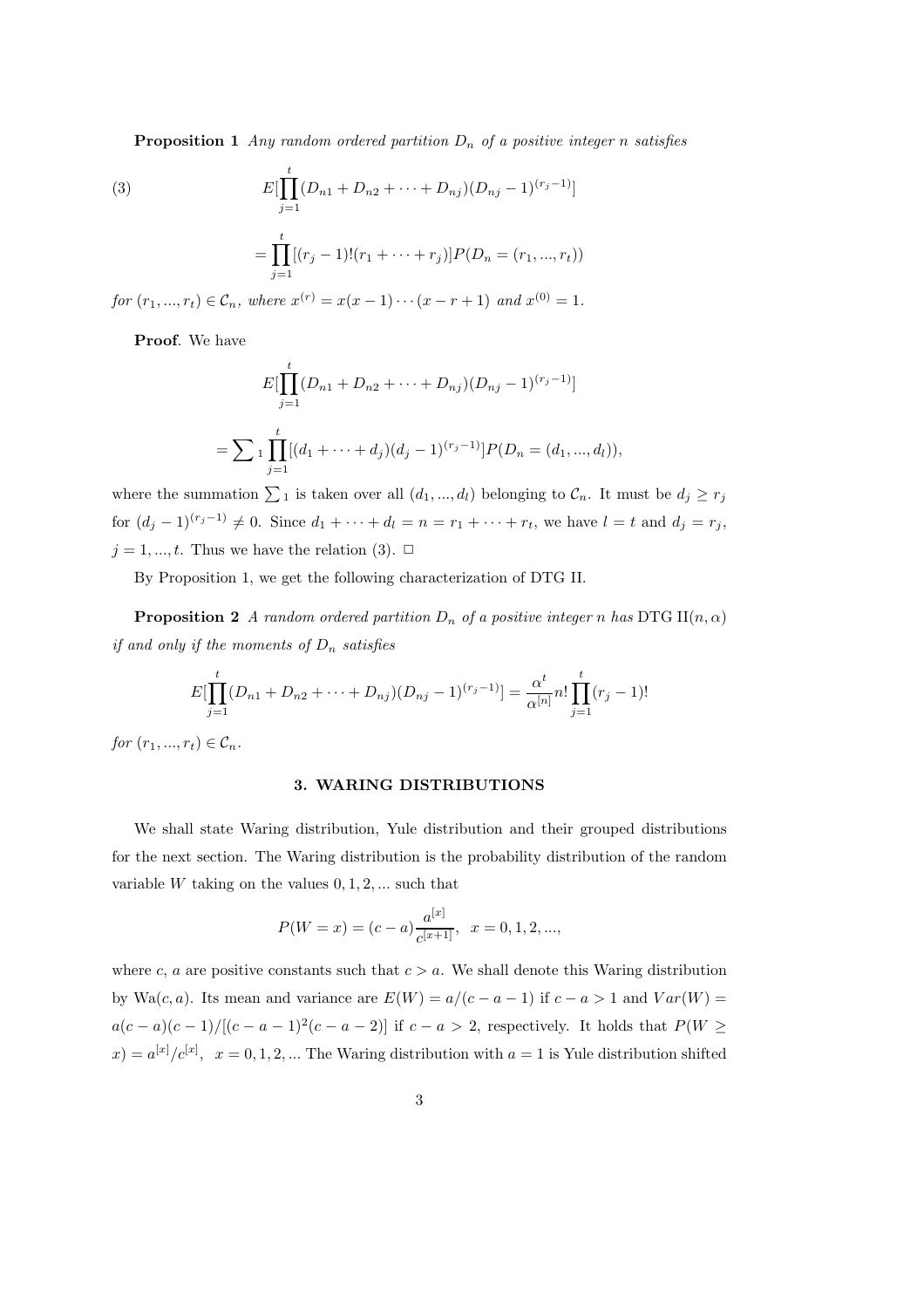to the support  $0, 1, \ldots$  The Yule distribution with the support  $1, 2, \ldots$  has the probability distribution such that

$$
P(Y = y) = \frac{\rho(y-1)!}{(1+\rho)^{[y]}}, \ \rho > 0 \ \text{ and } \ y = 1, 2, ...,
$$

which we shall denote by  $Yu(\rho)$ . (See, for example, Johnson et al. (1992), 6.10.3 and 6.10.4.)

By grouping the events  $\{W = n\}, \{W = n+1\}, \{W = n+2\}, \dots$  with respect to W having  $Wa(c, a)$  for a non-negative integer n, we have the probability distribution given by

$$
P(W = x) = (c - a) \frac{a^{[x]}}{c^{[x+1]}}, \quad x = 0, 1, 2, ..., n - 1,
$$

$$
\frac{a^{[n]}}{c^{[n]}}, \quad x = n.
$$

We shall call this distribution bounded Waring distribution and denote it by  $BWA(n; c, a)$ . For  $n = 0$ , the bounded Waring distribution degenerates to zero. Similarly, bounded Yule distribution  $BYu(n; \rho)$  is defined by

$$
P(Y = y) = \frac{\rho(y - 1)!}{(1 + \rho)^{[y]}}, \ y = 1, 2, ..., n - 1,
$$

$$
\frac{\rho(n - 1)!}{(1 + \rho)^{[n - 1]}}, \ y = n.
$$

### **4. MARGINAL AND CONDITIONAL DISTRIBUTIONS**

We consider the following urn model (Yamato (1990), Example 1.1). There are many red balls of mass one, and a single black ball of mass  $\alpha > 0$ . An urn contains only the black ball at the beginning. A ball is randomly chosen from the urn in proportion to its mass and replaced along with a red ball. Let  $Y_1$  be 1. Let  $Y_{j+1}$  be equal to  $Y_j$  or  $Y_j + 1$  if the color of the ball chosen at the  $(j + 1)$ -th trial is red or black, respectively, for  $j = 1, 2,...$  Then we have a pure birth chain  $\{Y_j; j = 1, 2, ...\}$  with states 1, 2, .... Its initial state is  $Y_1 = 1$  and the transition probabilities are

(4) 
$$
P\{Y_{j+1} = y_j \mid Y_1 = y_1, ..., Y_j = y_j\} = \frac{j}{\alpha + j}
$$

$$
P\{Y_{j+1} = y_j + 1 \mid Y_1 = y_1, ..., Y_j = y_j\} = \frac{\alpha}{\alpha + j}
$$

for  $j = 1, 2, ...$  and all states  $y_1 (= 1), y_2, ..., y_j$ . The equivalent model is obtained from a Pólya-like urn (Hoppe (1984)) and sampling from Ferguson's Dirichlet process (Blackwell and MacQueen (1973) or Yamato (1993)). In this model we let  $Y_1 = 1$ , and  $Y_{j+1}$  be  $Y_j$  or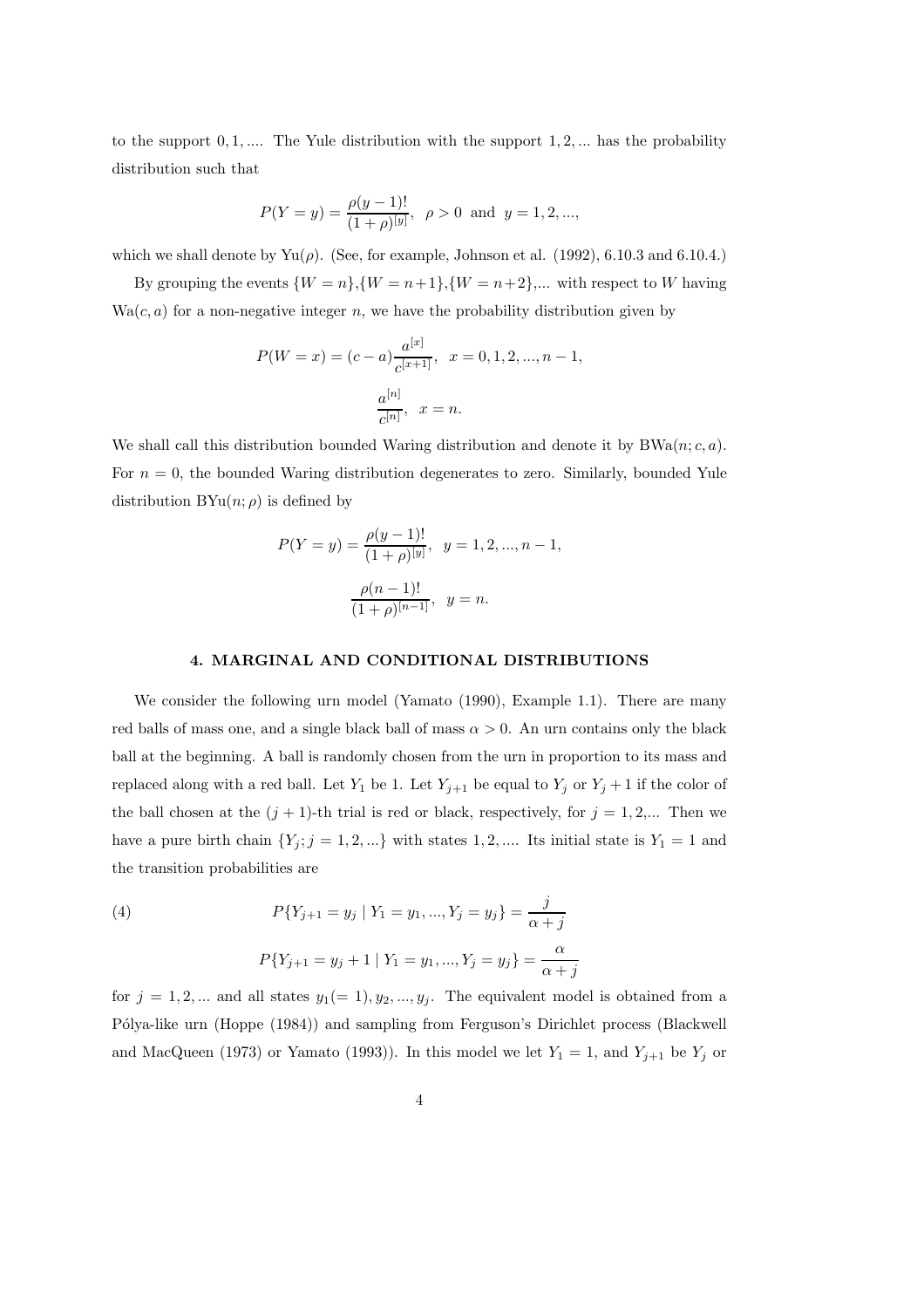$Y_j + 1$  if the  $(j + 1)$ -th observation (or the color of the ball chosen at the  $(j + 1)$ -th trial) is equal to any one of the previous ones or a new one, respectively, for  $i = 2, 3,...$  Pitman's Chinese restaurant process (see, for example, Donnelly and Tavaré (1990)) gives also the equivalent model, in which  $Y_{j+1}$  is equal to  $Y_j + 1$  or  $Y_j$  if the  $(j + 1)$ -th person sits at a new empty table or not, respectively.

For the first *n* observations  $Y_1, ..., Y_n$  of this chain  $\{Y_j; j = 1, 2, ...\}$ , we put

$$
D_{n1} = l \text{ such that } Y_1 = \cdots = Y_l < Y_{l+1}, \quad 1 \le l \le n,
$$

 $D_{ni} = l$  such that  $Y_{D_{ni}} = \cdots = Y_{D_{ni}} = Y_{D_{ni}} = \cdots = Y_{D_{ni}} = \cdots = Y_{D_{ni}} = \cdots = Y_{D_{ni}} = \cdots = Y_{D_{ni}} = \cdots = Y_{D_{ni}} = \cdots = Y_{D_{ni}} = \cdots = Y_{D_{ni}} = \cdots = Y_{D_{ni}} = \cdots = Y_{D_{ni}} = \cdots = Y_{D_{ni}} = \cdots = Y_{D_{ni}} = \cdots = Y_{D_{ni}} = \cdots = Y_{D_{ni}} = \cdots = Y_{D_{ni}} = \cdots = Y_{D_{ni}} = \cdots = Y_{D_{ni}} =$ 

for  $i = 2, ..., n$ . That is,  $D_{n1}$  is the number of observations equal to  $Y_1, D_{n2}$  is the number of observations equal to the first one which exceeds  $Y_1$ , and so on.

**Proposition 3** For the pure birth chain given by (4),  $D_n = (D_{n1},...,D_{nk})$  has the DTG  $II(n, \alpha)$ *, where* k *is the number of different observations among the first n observations. That is, the probability distribution of*  $D_n$  *is given by* (2).

**Proof.** For  $(d_1, ..., d_k) \in C_n$ , we have

$$
P(D_{n1} = d_1, D_{n2} = d_2, ..., D_{nk} = d_k)
$$

$$
= P(Y_1 = \dots = Y_{d_1} < Y_{d_1+1} = \dots = Y_{d_1+d_2} < \dots < Y_{d_1+\dots+d_{k-1}+1} = \dots = Y_n).
$$

Writing the right-hand side as the products of the conditional probabilities and using the transition probabilities (4), we get that  $D_n$  has the DTG II.  $\Box$ 

For any ordered partition  $(d_1, ..., d_i, d_{i+1}, ..., d_k) \in C_n$  such that  $d_i \geq d_{i+1}$   $(i = 1, ..., k - 1)$ 1), we have  $P(D_n = (d_1, ..., d_{i-1}, d_i, d_{i+1}, ..., d_k)) \le P(D_n = (d_1, ..., d_{i-1}, d_{i+1}, d_i, ..., d_k)),$ because of  $d_1 + \cdots + d_{i-1} + d_i \geq d_1 + \cdots + d_{i-1} + d_{i+1}$ . Therefore for any permutation  $(d_{i_1}^0, d_{i_2}^0, ..., d_{i_k}^0)$  of a partition  $(d_1^0, d_2^0, ..., d_k^0) \in \mathcal{C}_n$  such that  $d_1^0 \geq d_2^0 \geq ... \geq d_k^0$ ,

$$
P(D_n = (d_1^0, d_2^0, ..., d_k^0)) \le P(D_n = (d_{i_1}^0, d_{i_2}^0, ..., d_{i_k}^0)) \le P(D_n = (d_k^0, d_{k-1}^0, ..., d_1^0)).
$$

The marginal distribution of  $D_n$  is given by the following.

**Proposition 4** (Donnelly and Tavaré (1990), Prop. 1 of Chap. 2) Suppose that  $D_n$  have DTG II $(n, \alpha)$ *. Let r be a positive integer such that*  $1 \leq r \leq n-1$ *. Then,*  $D_{n1}, D_{n2},..., D_{nr}$ *has the probability given by*

(5) 
$$
P(D_{n1} = d_1, D_{n2} = d_2, ..., D_{nr} = d_r) = \frac{\alpha^r}{(\alpha+1)^{[d(r)]}} \cdot \frac{d(r)!}{d_1(d_1+d_2)\cdots(d_1+\cdots+d_r)}
$$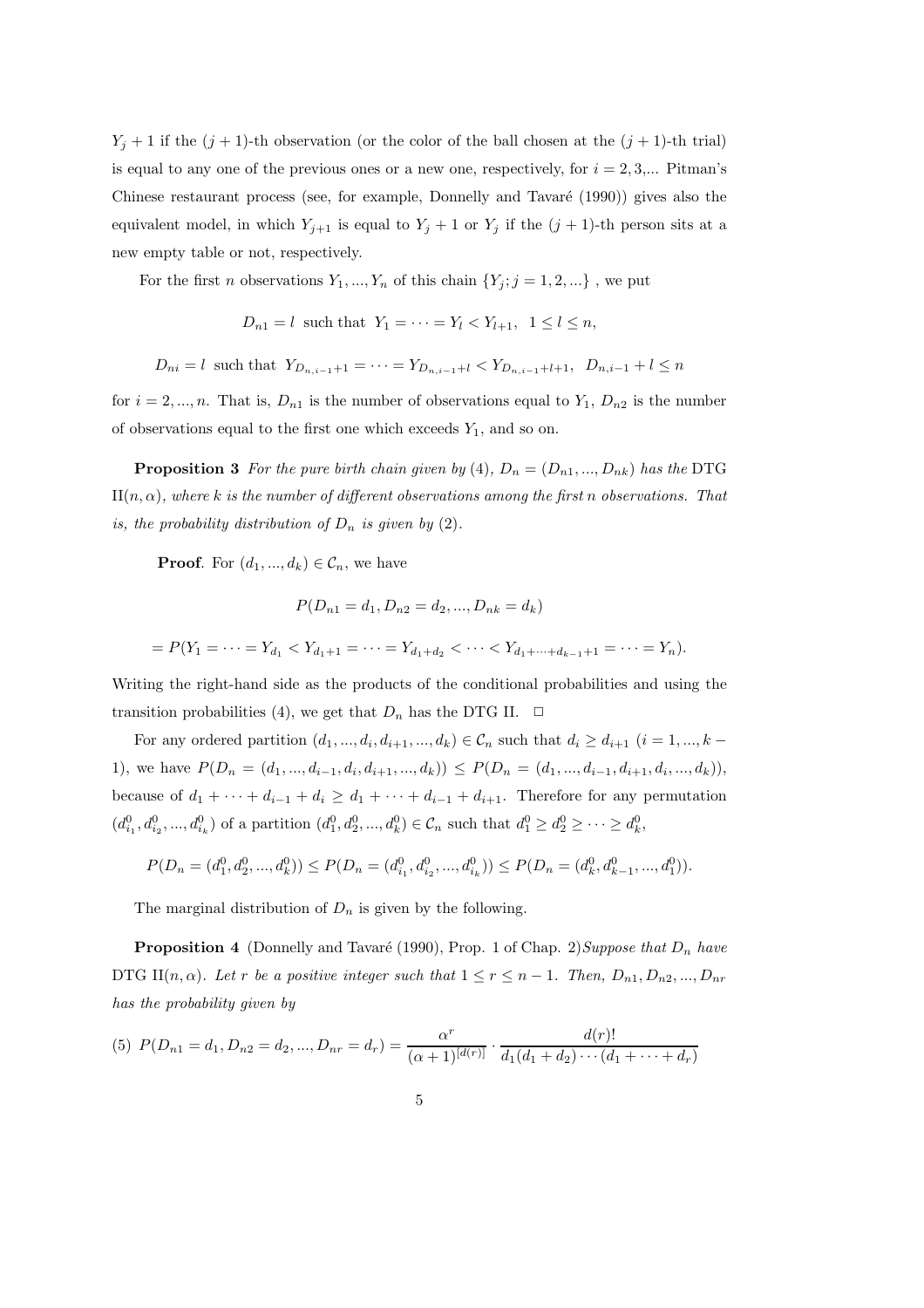*for*  $d_1, d_2, ..., d_r (= 1, 2, ..., n - 1)$  *satisfying*  $d(r) = d_1 + \cdots + d_r < n$ . For  $d_1, d_2, ..., d_r (=$ 1, 2, ..., n-1) *satisfying*  $d_1 + \cdots + d_r = n$ , the probability  $P(D_{n1} = d_1, D_{n2} = d_2, ..., D_{nr} = d_r)$ *is given by* (2) *with* r *instead of* k*.*

Remark: For  $r = n$ , it is only possible that  $D_{n1} = D_{n2} = \cdots = D_{nn} = 1$  since  $(D_{n1}, D_{n2}, ..., D_{nn}) \in C_n$ .

**Proof**. In order to derive the marginal distributions of  $D_n$ , we use the pure birth chain defined by (4). For  $d_1, ..., d_r (= 1, 2, ..., n - 1)$  satisfying  $d_1 + ... + d_r < n$ , we have

$$
P(D_{n1} = d_1, D_{n2} = d_2, ..., D_{nr} = d_r) = P(Y_1 = \cdots = Y_{d_1} < Y_{d_1+1} = \cdots)
$$

$$
= Y_{d_1+d_2} < \cdots < Y_{d_1+\cdots+d_{r-1}+1} = \cdots = Y_{d_1+\cdots+d_r} < Y_{d_1+\cdots+d_r+1}.
$$

Thus we get the relation (5) by the similar method to the proof of Proposition 4.  $\Box$ 

Especially for  $r = 1$ , from Proposition 4 we have for  $n \geq 2$ 

$$
P(D_{n1} = y) = \frac{\alpha(y-1)!}{(\alpha+1)^{[y]}}, \ y = 1, 2, ..., n-1
$$

$$
\frac{(n-1)!}{(\alpha+1)^{[n-1]}}, \ y = n.
$$

Thus we have the following corollary.

**Corollary 1** (Branson(1991), Th. 4.12 and Donnelly and Tavaré (1990), 2.23) *For*  $n \geq 2$ ,  $D_{n1}$  has the bounded Yule distribution BYu $(n; \alpha)$ .

**Proposition 5** *Suppose that*  $D_n$  *have* DTG II $(n, \alpha)$ *. Then given*  $D_{n1} = d_1, ..., D_{n,r-1}$  $d_{r-1}, D_{nr}-1$  has the bounded Waring distribution BWa $(n-d(r-1)-1; \alpha+d(r-1)+1, d(r-1))$ 1) + 1)*,* where  $r = 2, ..., n-1, d_1, ..., d_{r-1} = 1, 2, ..., n-1$  and  $d(r-1) = d_1 + \cdots + d_{r-1} < n$ .

**Proof.** For  $x_r = 0, 1, ..., n - d(r - 1) - 2$ , by (5) we have

$$
P(D_{nr}-1=x_r | D_{n1}=d_1,...,D_{n,r-1}=d_{r-1})=\frac{\alpha (d(r-1)+1)^{[x_r]}}{(\alpha+d(r-1)+1)^{[x_r+1]}}.
$$

For  $x_r = n - d(r - 1) - 1$ , by (2) and (5) we have

$$
P(D_{nr} - 1 = x_r | D_{n1} = d_1, ..., D_{n,r-1} = d_{r-1}) = \frac{(d(r-1) + 1)^{[x_r]}}{(\alpha + d(r-1) + 1)^{[x_r]}}. \quad \Box
$$

Since this conditional distribution depends on  $d_1, ..., d_{r-1}$  only through their sum, we have the following.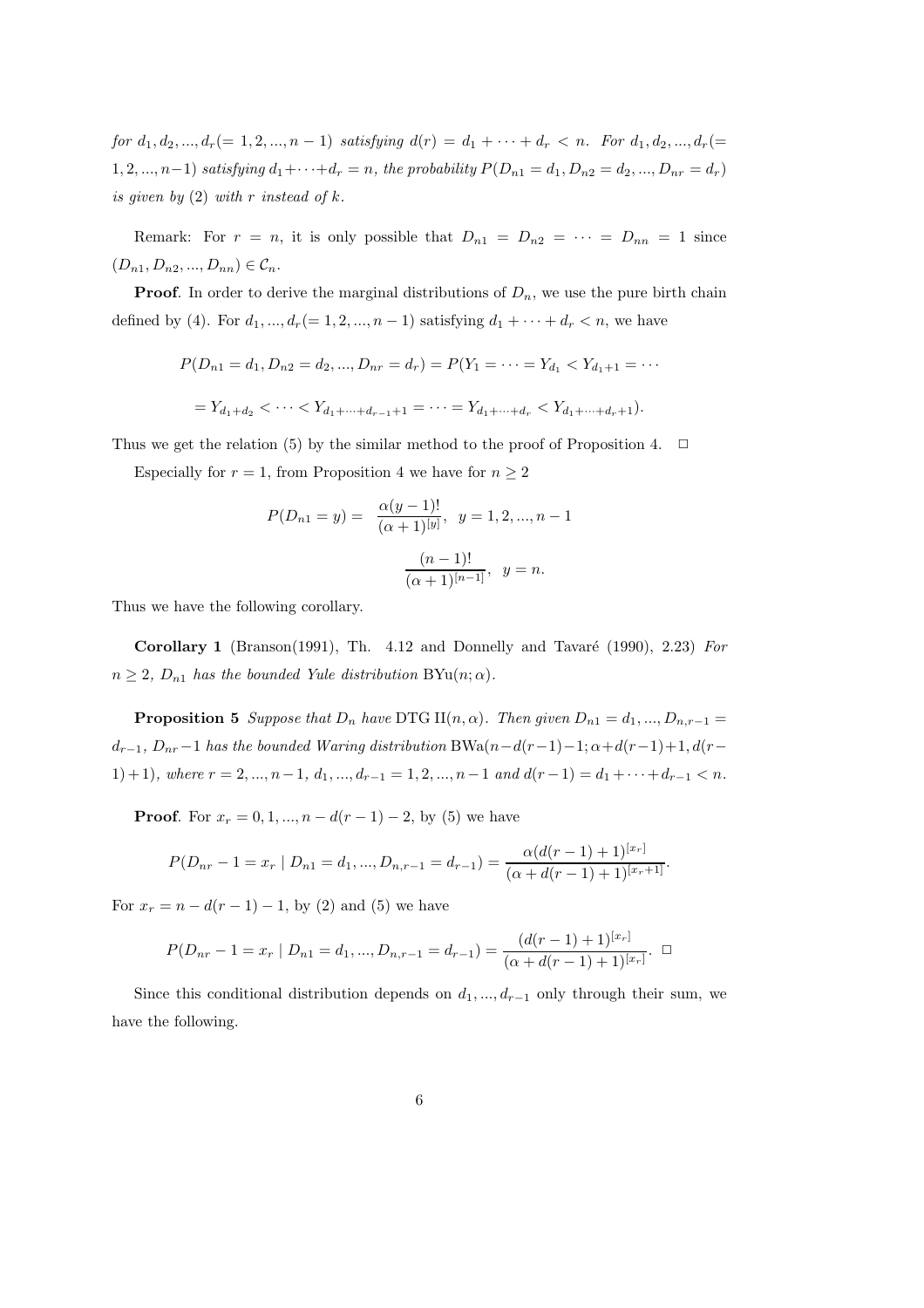**Corollary 2**  $Given D_{n1} + \cdots + D_{n,r-1} = d(r-1), D_{nr} - 1$  has the bounded Waring *distribution* BWa $(n - d(r - 1) - 1; \alpha + d(r - 1) + 1, d(r - 1) + 1)$ *, where*  $r = 2, ..., n - 1$  *and*  $r - 1 \leq d(r - 1) < n$ .

By the property of Waring distribution stated in Section 2, the conditional distribution BWa $(n - d_1 - 1; \alpha + d_1 + 1, d_1 + 1)$  of  $D_{n2} - 1$  given  $D_{n1} = d_1$  gives the following.

**Corollary 3** *For*  $d_1 = 1, 2, ..., [(n-1)/2]$  *and*  $n > 2d_1$ *,* 

$$
P(D_{n2} > D_{n1} | D_{n1} = d_1) = \frac{(d_1 + 1)^{[d_1]}}{(\alpha + d_1 + 1)^{[d_1]}},
$$

*where*  $[(n-1)/2]$  *is the greatest integer not greater than*  $(n-1)/2$ *.* 

For example, for  $n > 2$ ,  $P(D_{n2} > D_{n1} | D_{n1} = 1) = 2/(\alpha + 2)$ , which is greater than 1/2 for  $0 < \alpha < 2$ . For  $n > 4$ ,  $P(D_{n2} > D_{n1} | D_{n1} = 2) = 12/(\alpha + 3)(\alpha + 4)$ , which is greater than  $1/2$  for  $\alpha < (\sqrt{97} - 7)/2 \simeq 1.42$ . Since the marginal distribution of  $D_{n_1}$  and the conditional distribution of  $D_{nr}$  given  $D_{n1},..., D_{n,r-1}, r = 2,...,n$ , determines the joint distribution of  $D_n$ , we have the following.

**Proposition 6** Let  $D_n = (D_{n1},...,D_{nk})$  be a random ordered partition of a positive *integer n* and  $\alpha$  *be a* positive constant. Suppose that  $D_{n_1}$  has the bounded Yule distribu*tion* BYu $(n; \alpha)$  *and given*  $D_{n1} = d_1, ..., D_{n,r-1} = d_{r-1}$ ,  $D_{nr} - 1$  *has the bounded Waring*  $distribution BWA(n - d(r - 1) - 1; \alpha + d(r - 1) + 1, d(r - 1) + 1)$ *, where*  $r = 2, ..., n - 1$ *,*  $d_1, ..., d_{r-1} = 1, 2, ..., n-1$  and  $d(r-1) = d_1 + ... + d_{r-1} < n$ . Then  $D_n$  has the DTG  $II(n, \alpha)$ .

It is well-known that D*<sup>n</sup>* gives the Ewens sampling formula if we neglect the order of elements of  $D_n = (D_{n1},...,D_{nk})$  (see, for example, Donnelly and Tavaré (1986) or Sibuya and Yamato (1995)). We consider the joint distribution of  $(D_{n1},...,D_{nr})$  neglecting their order for a positive integer  $r(< n)$  fixed. Given  $D_{n1} = d_1, ..., D_{nr} = d_r$ , we let

$$
S_{nj}^r =
$$
no. of  $\{i : d_i = j(i = 1, ..., r)\}, j = 1, 2, ..., d(r),$ 

where  $d(r) = d_1 + \cdots + d_r$ . It holds that  $1 \cdot S_{n1}^r + 2 \cdot S_{n2}^r + \cdots + d(r) \cdot S_{n,d(r)}^r = d(r)$  and  $S_{n1}^r + \cdots + S_{n,d(r)}^r = r$ . That is,  $(D_{n1},...,D_{nr})$  is the ordered partition of the positive integer  $d(r)$  and  $(S_{n1}^r, ..., S_{n,d(r)}^r)$  is the corresponding unordered partition of  $d(r)$ .  $(S_{n1}^r, ..., S_{n,d(r)}^r)$ has the following joint distribution.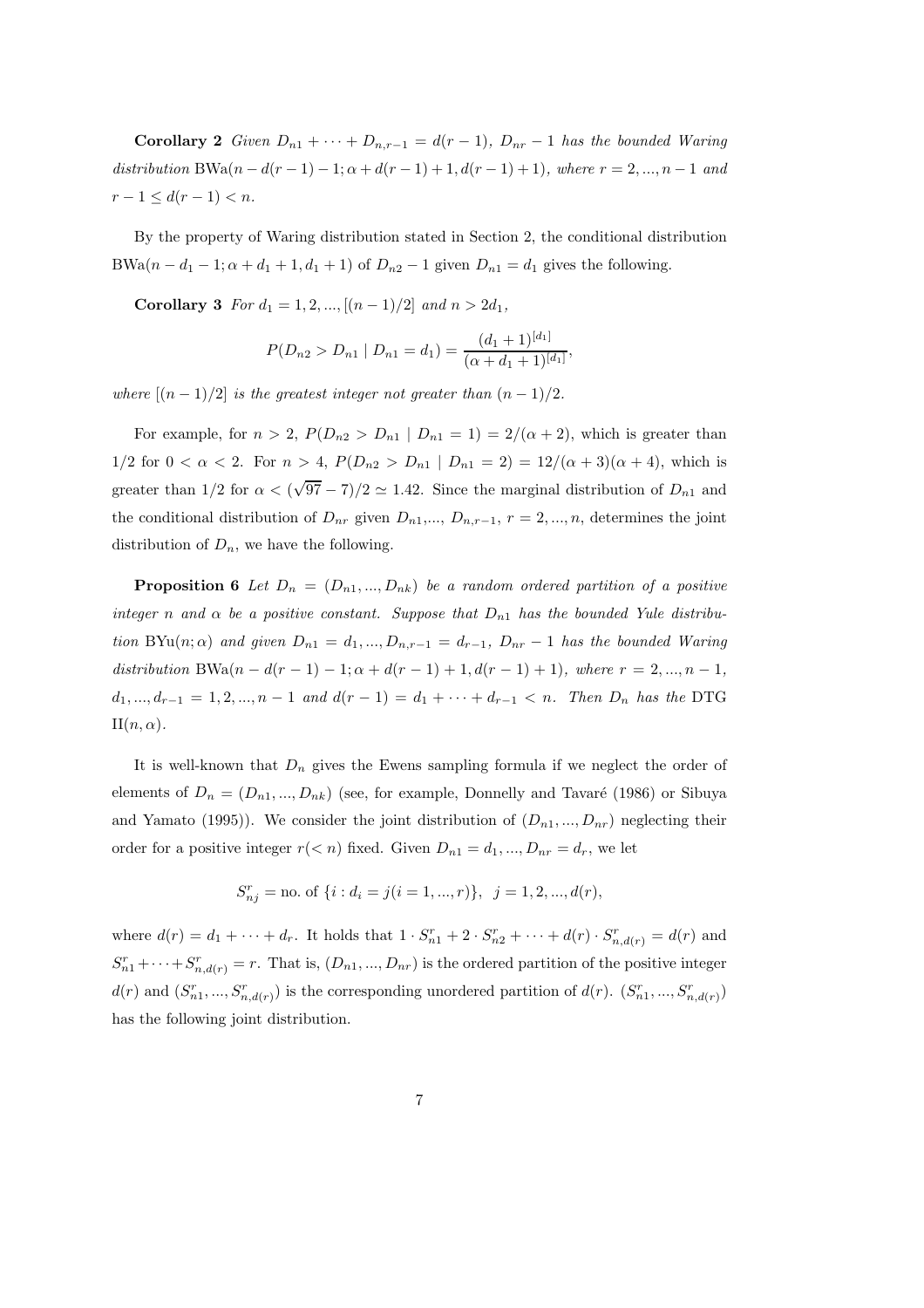**Proposition 7** *Suppose that*  $D_n$  *have* DTG II( $n, \alpha$ )*. For positive integers* r *and*  $d(r)$ *such that*  $r \leq d(r) < n$ ,  $(s_1, ..., s_{d(r)})$  *denotes an unordered partition of*  $d(r)$  *such that*  $s_1, ..., s_{d(r)} \geq 0$ ,  $s_1 + ... + s_{d(r)} = r$  and  $1 \cdot s_1 + 2 \cdot s_2 + ... + d(r) \cdot s_{d(r)} = d(r)$ . Then we have

(6) 
$$
P(S_{n1}^r = s_1, S_{n2}^r = s_2, ..., S_{n,d(r)}^r = s_{d(r)}) = \frac{\alpha^r}{\alpha^{[n]}} \cdot \frac{n!}{\prod_{i=1}^n i^{s_i} s_i!}, \ d(r) = n,
$$

$$
\frac{\alpha^r}{(\alpha+1)^{[d(r)]}} \cdot \frac{d(r)!}{\prod_{i=1}^r i^{s_i} s_i!}, \ d(r) = r, r+1, ..., n-1.
$$

**Proof**. We have  $P(S_{n1}^r = s_1, ..., S_{n,d(r)}^r = s_{d(r)}) = \sum_{n=1}^{n} P(D_{n1} = d_1, ..., D_{nr} = d_r)$ , where the summation  $\sum_2$  is taken over all distinct ordered partitions  $(d_1, ... d_r)$  of  $d(r)$  which give the unordered partition  $(s_1, ..., s_{d(r)})$  of  $d(r)$ . Using the relation  $\sum_{i=1}^{r} [1/\prod_{j=1}^{r}(\sum_{i=1}^{j}d_i)]$  $1/\prod_{i=1}^r i^{s_i} s_i!$  (see Donnelly and Tavaré (1986) or Sibuya (1993)), by Proposition 4 we have (6) for  $d(r) = r, r + 1, \ldots, n - 1$ . For  $d(r) = n$ , we have (6) from (2) by the similar method.  $\Box$ 

We put  $D(r) = D_{n1} + \cdots + D_{nr}$  for a positive integer r less than or equal to the number k of distinct partitions in  $D_n$ .

**Proposition 8** *Suppose that*  $D_n$  *have* DTG II $(n, \alpha)$ *.*  $D(r) = D_{n1} + \cdots + D_{nr}$  *satisfies the relation given by*

$$
P(D(r) = j, r < k) = \begin{bmatrix} j \\ r \end{bmatrix} \frac{\alpha^r}{(\alpha + 1)^{[j]}}, \quad j = r, r + 1, \dots, n - 1,
$$
\n
$$
P(D(r) = n) = \begin{bmatrix} n \\ r \end{bmatrix} \frac{\alpha^r}{\alpha^{[n]}},
$$

*where* [ ] *denotes the unsigned Stirling number of the first kind.*

**Proof.** For  $j(= r, r+1, ..., n-1)$ , using the notations in Proposition 7 we have  $P(D(r) =$  $j, r \leq k$ ) =  $\sum_{i=3}^{n} P(S_{n1}^r = s_1, ..., S_{nj}^r = s_j)$ , where the summation  $\sum_{i=3}^{n} S_i$  is taken over all unordered partitions  $(s_1, ...s_j)$  of j such that  $s_1 + \cdots + s_j = r$  and  $1 \cdot s_1 + 2 \cdot s_2 + \cdots + j$ .  $s_j = j$ . Using the representation of the unsigned Stirling number of the first kind  $\begin{bmatrix} j \\ r \end{bmatrix}$ 1  $=\sum_{i=1}^{\infty} 3^{i}$ <sup>'</sup>/ $\prod_{i=1}^{j} i^{s_i} s_i$ ! (see, for example, Riordan(1968)), from the second relation of (6) we have  $P(D(r) = j, r \le k) = \begin{bmatrix} j \\ r \end{bmatrix}$  $\left[\alpha^{r}/(\alpha+1)^{[j]}\right]$ . By the similar method and from the first relation of (6) we have  $P(D(r) = n) = \begin{bmatrix} n \\ r \end{bmatrix}$  $\int \alpha^r/\alpha^{[n]}$ .  $\Box$ 

From Propositions 4 and 8, we have the conditional distribution of  $D_{n1},...,D_{nr}$  given  $D(r)$  and  $r < k$ . In addition, from Proposition 4 and the probability  $P(D(r) = n)$  of Proposition 8 we have the conditional distribution of  $D_{n1},...,D_{nk}$  given k, since  $D(r) = n$ means  $r = k$ .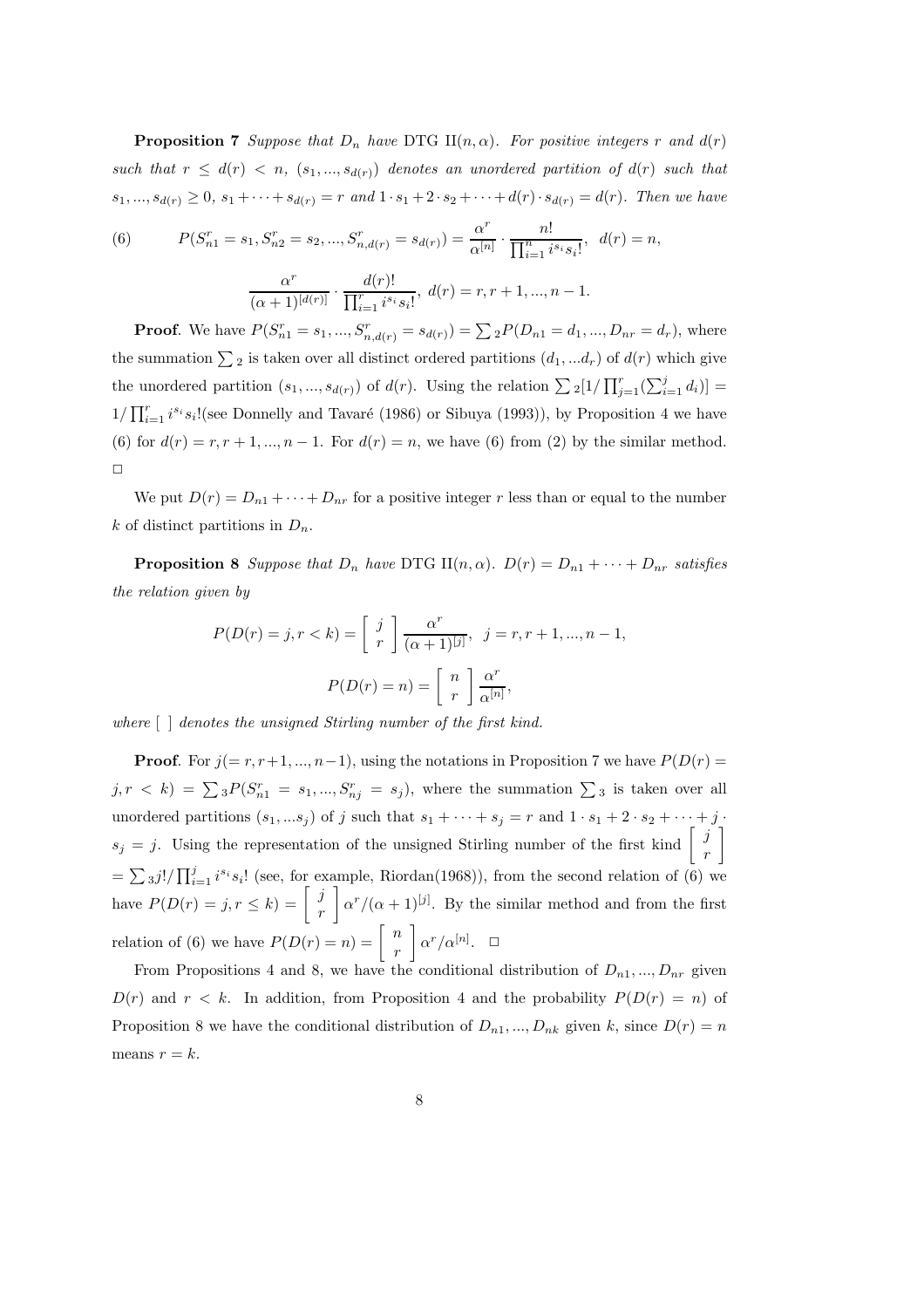**Corollary 4** *For*  $j = r, r + 1, ..., n - 1$  ( $r < n$ ) *and positive integers*  $d_1, ..., d_r$  *satisfying*  $d_1 + \cdots + d_r = j$ *, we have* 

$$
P(D_{n1} = d_1, ..., D_{nr} = d_r \mid D(r) = j, r < k) = \left[ \begin{array}{c} j \\ r \end{array} \right]^{-1} \frac{j!}{d_1(d_1 + d_2) \cdots (d_1 + \cdots + d_r)}.
$$

*Furthermore, we have*

(7) 
$$
P(D_n = (d_1, ..., d_k) | k) = \begin{bmatrix} n \\ k \end{bmatrix}^{-1} \frac{n!}{d_1(d_1 + d_2) \cdots (d_1 + \cdots + d_k)}, (d_1, ..., d_k) \in C_n.
$$

The relation (7) may be also obtained by another approach. If we neglect the order of elements of  $D_n = (D_{n1},...,D_{nk}), D_n$  gives the Ewens sampling formula as stated following Proposition 6. Thus the number k of distinct partitions in  $D_n$  has the distribution  $P(K =$  $k) = \alpha^k \begin{bmatrix} n \\ n \end{bmatrix}$ k  $\left| \int \alpha^{[n]}, k = 1, 2, ..., n \right|$  (Ewens (1972)). Dividing the equation (2) by this probability  $P(K = k)$ , we have also the relation (7).

For the asymptotic distributions as  $n \to \infty$ , by Propositions 4, 5, 7 and 8 we have the following.

**Proposition 9** *Suppose that*  $D_n$  *have* DTG  $\text{II}(n, \alpha)$ *. Let r be a positive integer. Then* (i)  $D_{n1}$  *has the Yule distribution* Yu( $\alpha$ ) *asymptotically as*  $n \to \infty$ *.* (ii)  $(D_{n1},...,D_{nr})$  *has the asymptotic distribution given by* 

$$
P(D_{n1} = d_1, ..., D_{nr} = d_r)
$$

$$
= \frac{\alpha^r}{(\alpha+1)^{[d_1+\cdots+d_r]}} \cdot \frac{(d_1+\cdots+d_r)!}{d_1(d_1+d_2)\cdots(d_1+\cdots+d_r)}, \ \ d_1,...,d_r=1,2,...
$$

(iii) *Given*  $D_{n1} = d_1, ..., D_{n,r-1} = d_{r-1}$ ,  $D_{nr} - 1$  *has the Waring distribution* Wa $(\alpha + d(r -$ 1) + 1,  $d(r - 1) + 1$  *asymptotically, where*  $d(r - 1) = d_1 + \cdots + d_{r-1}$ .

(iv) For  $d(r) = r, r + 1, \ldots$ ,  $(S_{n1}^r, S_{n2}^r, \ldots, S_{n,d(r)}^r)$  has the asymptotic probability given by

$$
P(S_{n1}^r = s_1, S_{n2}^r = s_2, ..., S_{n,d(r)}^r = s_{d(r)}) = \frac{\alpha^r}{(\alpha+1)^{[d(r)]}} \cdot \frac{d(r)!}{\prod_{i=1}^r i^{s_i} s_i!}
$$

,

*where*  $(s_1, ..., s_{d(r)})$  *denotes an unordered partition of*  $d(r)$  *such that*  $s_1, ..., s_{d(r)} \geq 0$ ,  $s_1 +$  $\cdots + s_{d(r)} = r \text{ and } 1 \cdot s_1 + 2 \cdot s_2 + \cdots + d(r) \cdot s_{d(r)} = d(r).$ 

(v)  $D(r) = D_{n1} + \cdots + D_{nr}$  *has the asymptotic distribution given by* 

$$
P(D(r) = j) = \begin{bmatrix} j \\ r \end{bmatrix} \frac{\alpha^r}{(\alpha+1)^{[j]}}, \ \ j = r, r+1, \dots
$$

Though this probability  $P(D(r) = j)$  is easily derived from (iv) of Proposition 9, we can also obtain it by applying to Proposition 8 the fact that the number  $k$  of distnct partitions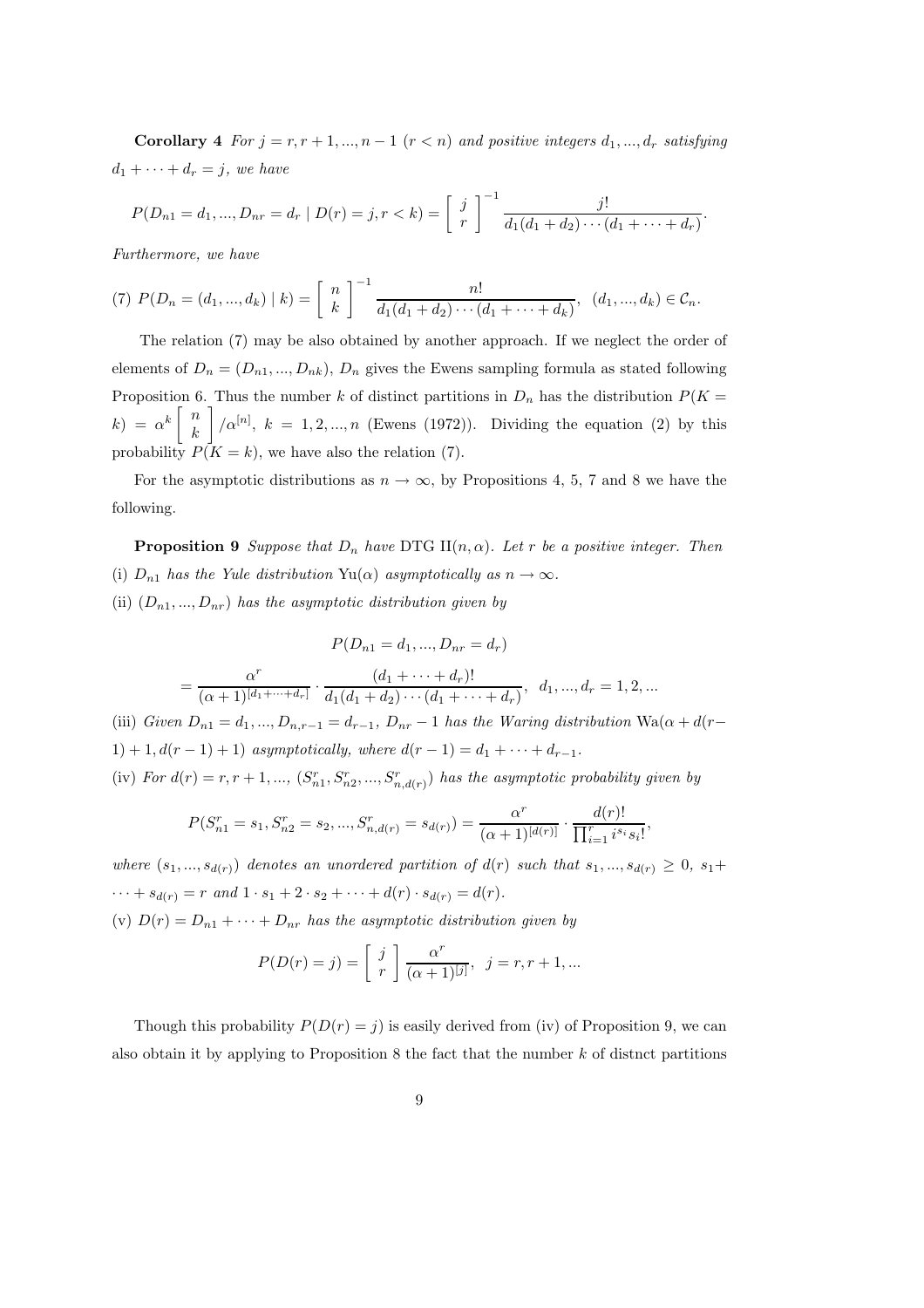in  $D_n$  diverges as  $n \to \infty$  with probability one (Korwar and Hollander(1973), Cor. 2.2). The asymptotic distribution of  $D(r) + 1$  is the *Str*1*W*( $r + 1, \alpha$ ) distribution by Sibuya(1988).

#### **ACKNOWKEDGEMENTS**

The author would like to thank a referee for his helpful comments.

## **BIBLIOGRAPHY**

- Blackwell, D. and MacQueen, J. (1973). "Ferguson distribution via Pólya urn schemes," *Ann*. *Statist*., **1**, 353–355.
- Branson, D. (1991). "An urn model and the coalescent in neutral infinite-alleles genetic processes," In *Selected proceedings of the Sheffield symposium on applied probability*, eds. I. V. Basawa and R. L. Taylor, IMS, 174–192.
- Donnelly, P. (1986). "Partition structures, Polya urns, the Ewens sampling formula, and the ages of alles," *Theor. Popul. Biol.*, **30**, 271–288.
- Donnelly, P. and Joyce, P. (1991). "Consistent ordered sampling distribution: Characterization and convergence," *Adv. Appl. Prob*., **23**, 229–258.
- Donnelly, P. and Tavaré, S. (1986). "The ages of alleles and a coalescent," *Adv. Appl. Prob*., **18**, 1–19.
- Donnelly, P. and Tavaré, S. (1990). *Chinese restaurant process*, Chap. 2 of unpublished lecture notes.
- Ethier, S.N. (1990). "The infinitely-many-neutral-alleles-diffusion model with ages," *Adv. Appl.Prob.*, **22**, 1–24
- Ewens, W.J. (1972). "The sampling theory of selectively neutral alleles," *Theor. Popul. Biol.*, **3**, 87–112.
- Ewens, W.J. (1990). "Population genetics theory the past and the future," In *Mathematical and Statistical Developments of Evolutionary Theory*, ed. S. Lessard, Kluwer Academic Publishers, Dordrecht, 177– 227.
- Hoppe, F.M. (1984). "Pólya-like urns and the Ewens sampling formula, *J. Math. Biol.*, **20**, 91–99.
- Hoppe, F.M. (1987). "The sampling theory of neutral alleles and an urn model in population genetics," *J. Math. Biol.* **25**, 123–159.
- Johnson, N.L., Kotz, S. and Kemp, A.W. (1992). *Univariate discrete distributions*, Wiley, New York.
- Korwar R.M. and Hollander, M. (1973). "Contribution to the theory of Dirichlet